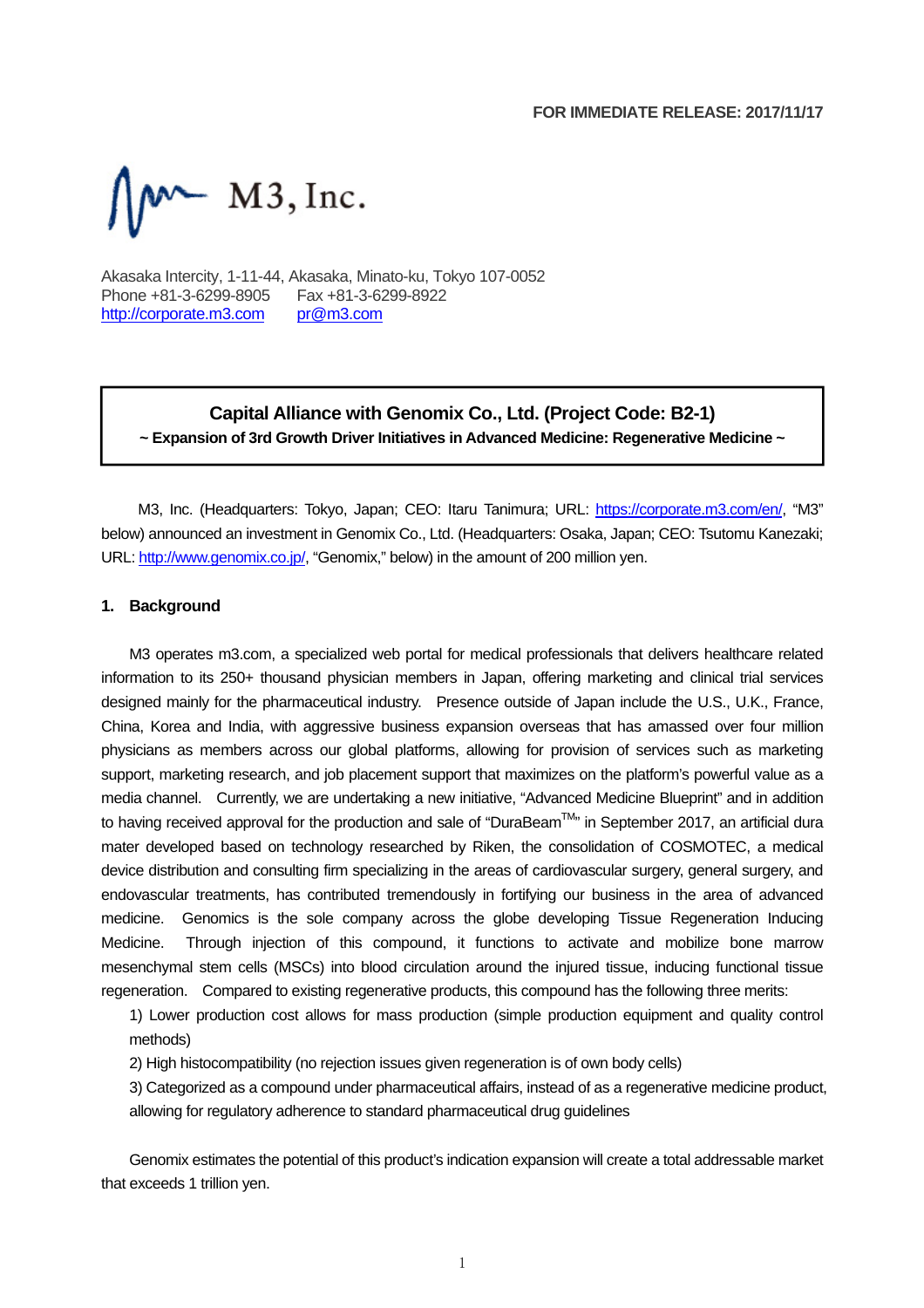### **< Mechanism of Action of Tissue Regeneration Inducing Medicine >**



- "Tissue Regeneration Inducing Medicine" has an ability to activate and mobilize bone marrow mesenchymal stem cells (MSCs) into the blood circulation.
- When administered, the drug increases the number of MSCs in the patients' blood circulation and gets the MSCs to accumulate around injured tissues.
- The accumulated MSCs eventually induce functional tissue regeneration in the patient's body.

### **< M3's Third Growth Driver: Advanced Medicine Blueprint >**

Development of the advanced medicine business is positioned as the third growth driver for M3, following "internet based services" and "e x real operations" drivers. This initiative expands the development area of this third growth driver into the field of regenerative medicine.